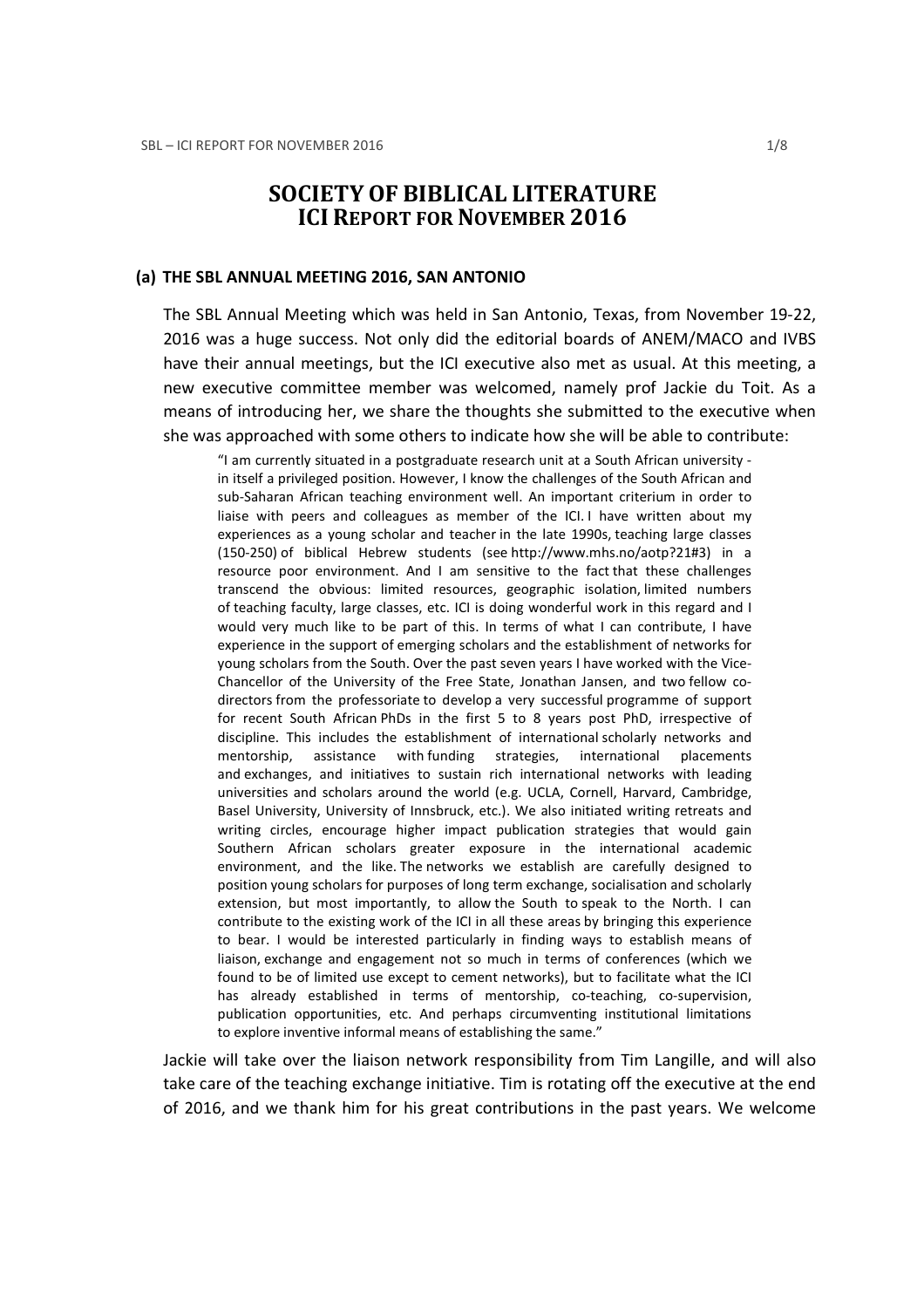Jackie aboard and look forward to collaborating with her in these important ICI initiatives.

An ICI Forum discussion was also held at the San Antonio meeting. The following is a summary of some of the issues that were reported or discussed at the meeting:

- We received statistics of how many books were uploaded to the ICI book repository during the past two years. During 2015, a total of 45 books were uploaded, and during 2016 a total of 46 books. Thus, more than 90 new and recent titles made available for free to ICI contexts in the past two years. This is surely a huge contribution to scholarship in ICI contexts, and we thank all contributing publishers very much.
- ANEM/MACO has published 15 volumes since the series was started. In 2014, four titles were published, in 2015 also four, and thus far during 2016 two titles. Thank you very much for the editorial board members of this online open-access series who are working hard, and who play a valuable role in making Spanish publications available, in addition to the English titles.
- The accessibility of the ICI book repository is still problematic, and this will be tackled as one of our priority issues during 2017.
- A pilot project will be launched during the 2017 Annual Meeting in Boston to record a selection of conference sessions to make available online. This will come as a replacement for the live and interactive webcasts that we tried out before, but were not very successful.
- Another ICI forum meeting will be held at the international SBL meeting in Berlin (7- 11 August 2017) where a panel will discuss the different modes of interaction between more traditional European-American and biblical scholarship from ICI and global south contexts. More information will be shared in future newsletters.
- The 2018 international SBL meeting will be held in Helsinki, Finland, will the meeting will go to Bangalore, India in 2019.
- Discussions will be held during 2017 to assess our present definition of ICI countries (according to an economic measurement). Alternatives will be considered, and feedback will be given at the 2017 forum meeting at the Boston Annual Meeting.

# (b) THE SBL INTERNATIONAL MEETING 2017, BERLIN

The next SBL International Meeting will take place in Berlin, Germany, from 7-11 August 2017. The Call for Papers opened on 9 November 2016, and will close on 21 February 2017. See this link: https://www.sbl-site.org/meetings/Internationalmeeting.aspx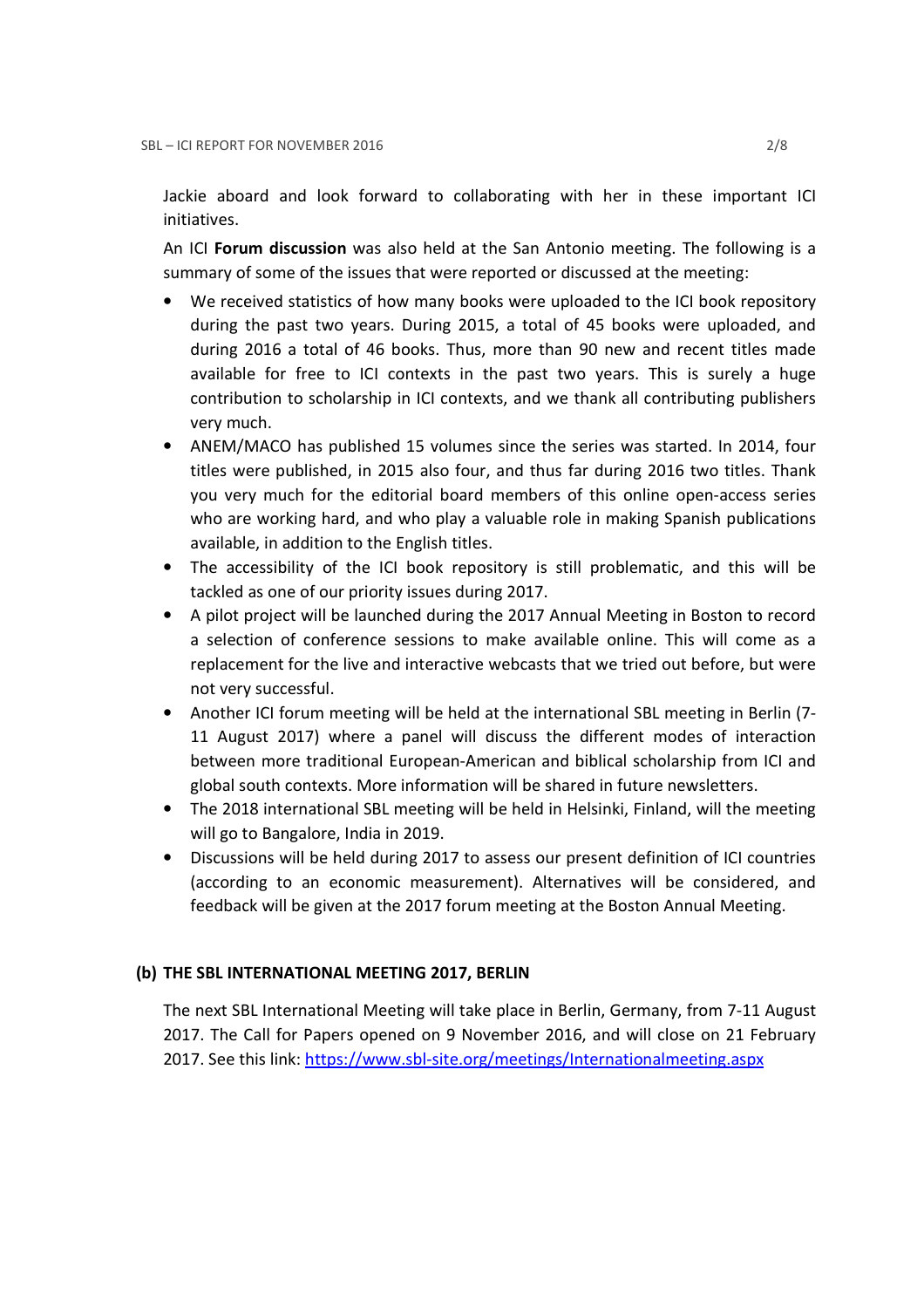# (c) PUBLICATION IN ANCIENT NEAR EAST MONOGRAPHS (ANEM) / MONOGRAFIAS SOBRE EL ANTIGUO CERCANO ORIENTE (MACO)

ANEM/MACO is a series that was established by the SBL at the request of the International Cooperation Initiative (ICI), and which is co-edited by Alan Lenzi and Juan Tebes. The series publishes volumes on the Ancient Near East (including ancient Israel) electronically and makes them freely available for download. (Paperback and hardback versions of the volumes are available too, for a reasonable price.) Any work published in ANEM/MACO is freely available in electronic version to anyone in perpetuity. To view the volumes published in the series, please go to http://www.sblsite.org/publications/Books\_ANEmonographs.aspx

The latest volume in ANEM/MACO is:

### **Mapping Judah's Fate in Ezekiel's Oracles against the Nations**

### By Lydia Lee

Ezekiel 25–32 contains some of the most virulent speeches directed against Judah's neighboring nations. Some scholars emphasize that the destruction of the nations in chapters 25–32 signals the upcoming salvation of God's people. Other scholars presuppose that the nations are judged by a separate moral standard and render the judgment executed upon the nations irrelevant to that upon Judah. In this study, Lydia Lee postulates a third way to perceive the rhetorical roles of the nations in Ezekiel 25– 32. Unraveling the intricate connections between the oracles against the nations and those against Judah, Lee argues that Ezekiel 25–32 contains a daring message of judgment against not only the foreign nations but also Judah's land, temple, and nation. Lee places Ezekiel 25–32 in a broader context, considering how samples of its early reception within the prophetic book affirm or transform the bleak message about the oblique judgment for the house of Judah. For scholars interested in Ezekiel or the oracles against the nations, this study will offer a new way of thinking about the corpus concerning foreign nations.

To download the book for free, paste the following link into your browser: https://www.sbl-site.org/assets/pdfs/pubs/9780884141808\_OA.pdf

### (d) PUBLICATION IN INTERNATIONAL VOICES IN BIBLICAL STUDIES (IVBS)

IVBS is a series that was established by the SBL at the request of the International Cooperation Initiative (ICI), and which is co-edited by Monica Melanchthon and Jione Havea. IVBS encourages in particular submissions from scholars in the present seven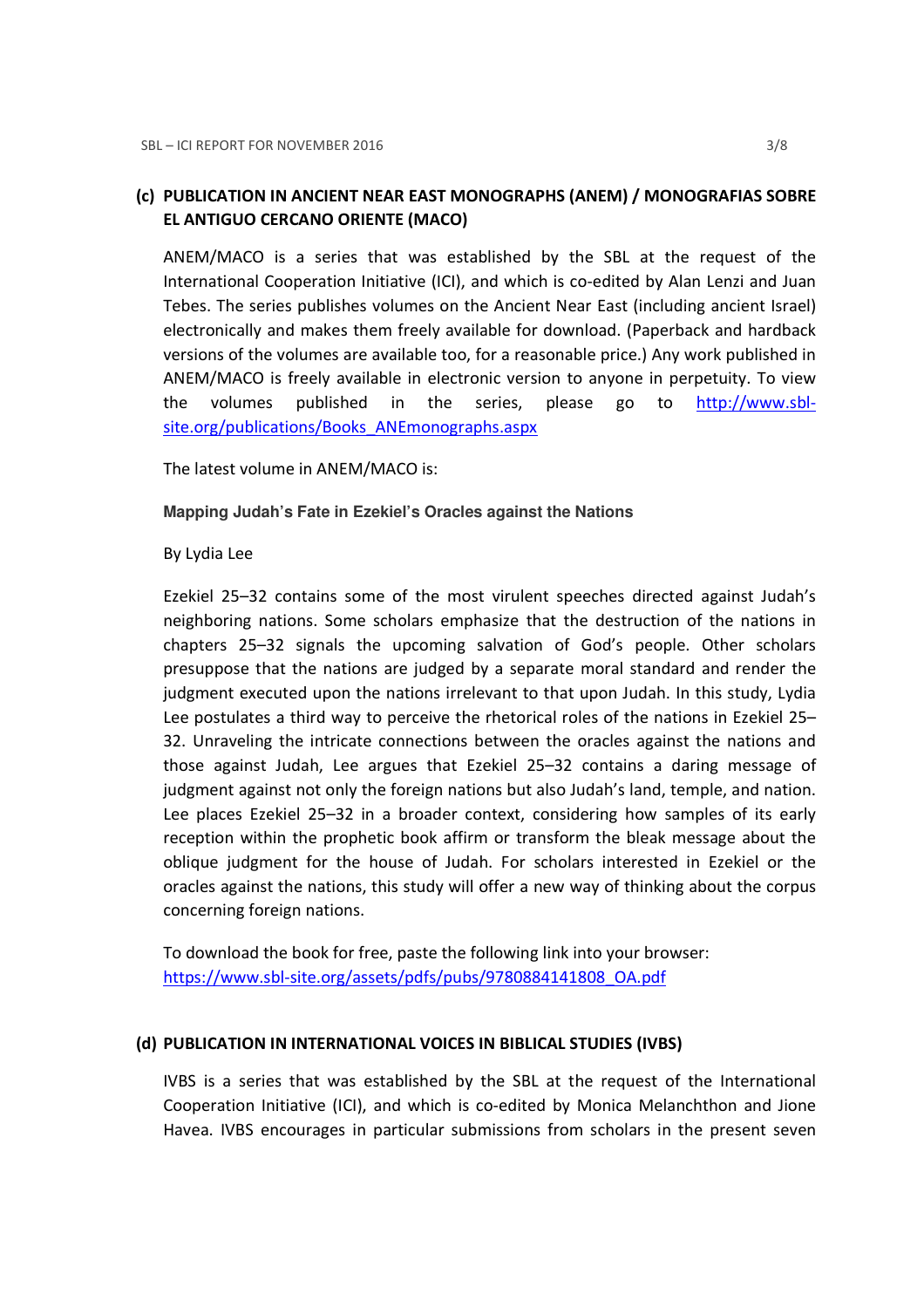international regions for which it has editorial boards: Africa, Central and Eastern Europe, Latin America, Middle East-South Asia, Northeast Asia, Pacific, and Southeast Asia. Interregional collaborations are also welcome. IVBS publishes works in English and in any other language for which its editors can find qualified peer reviewers. Any work published in IVBS is freely available to anyone in perpetuity. The series publishes work generally in the area of reception history and criticism. The scope is not limited to any particular biblical text or historical timeframe. The works will mainly be published in English and, wherever possible, also in primary languages of authors. For more information please go to http://ivbs.sbl-site.org/home.aspx. If you would consider publishing your work in this series, feel free to contact one of the two general editors, Monica Melanchthon or Jione Havea.

The latest volume in IVBS is:

# Reading Ruth in Asia

Edited by Jione Havea and Peter Lau

This monograph contains readings of texts and themes from the Book of Ruth by scholars from Asia. There is a strong mix of postcolonial and contextual flavors in the essays, which together give readers a taste of Biblical Criticism in Asia. Special attention is given to the literary, cultural, gender and minoritized subjects in the Book of Ruth.

To download the book for free, paste the following link into your browser: http://ivbs.sbl-site.org/uploads/9780884141006\_OA.pdf

# (e) PUBLICATIONS: ONLINE BOOKS – NEW BOOKS ADDED

(For the full list, please go to http://www.sbl-site.org/publications/Books\_ICIbooks.aspx)

# Phoenician Aniconism in Its Mediterranean and Ancient Near Eastern Contexts

Doak, Brian R. Phoenician Aniconism in Its Mediterranean and Ancient Near Eastern Contexts. Archaeology and Biblical Studies 21. Atlanta: SBL Press, 2015.

The Hebrew Bible contains a prohibition against divine images (Exod 20:2-5a). Explanations for this command are legion, usually focusing on the unique status of Israel's deity within the context of the broader Near Eastern and Mediterranean worlds. Doak explores whether or not Israel was truly alone in its severe stance against idols. This book focuses on one particular aspect of this iconographic context in Israel's Iron Age world: that of the Phoenicians. The question of whether Phoenicians employed aniconic (as opposed to iconic) representational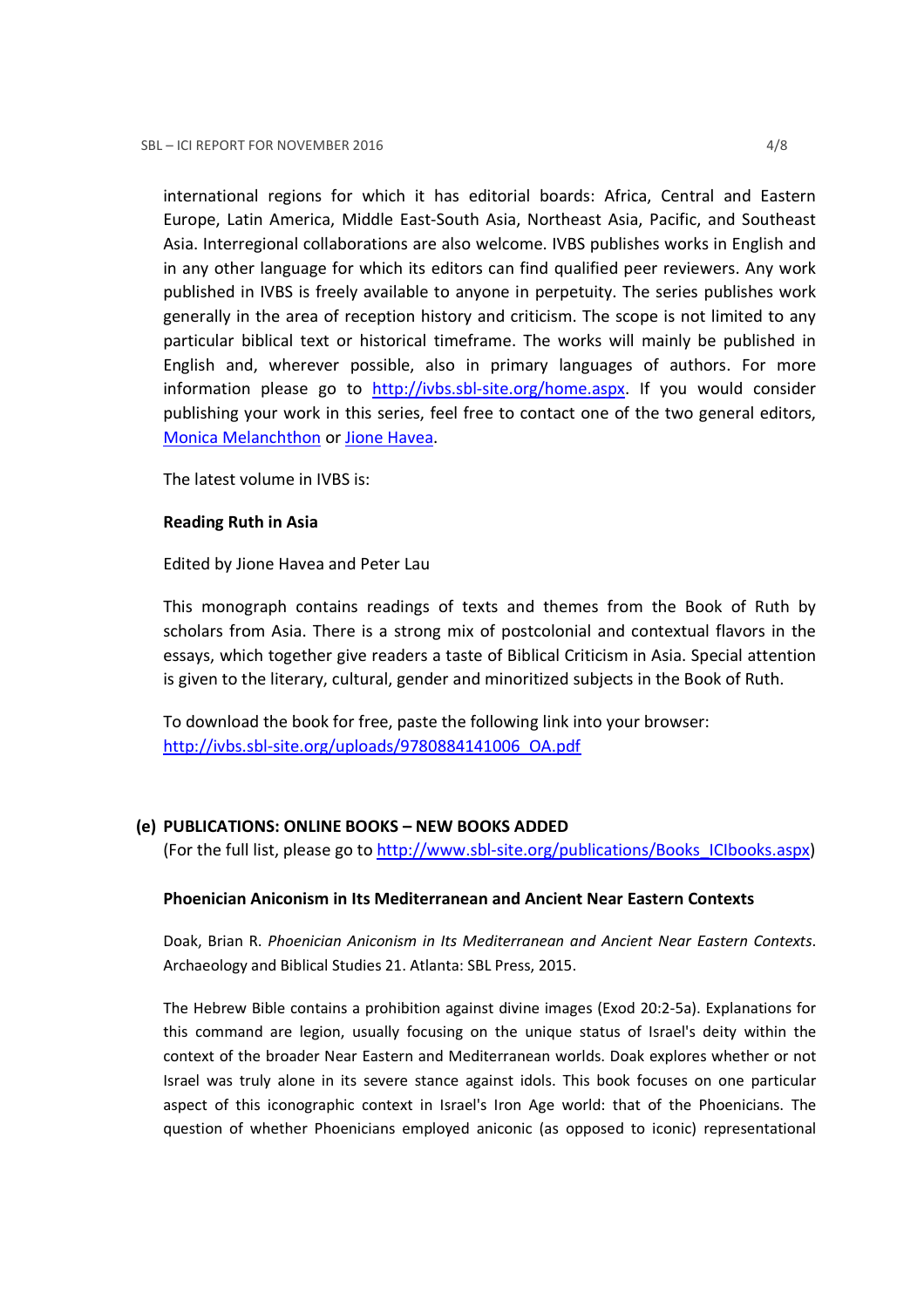techniques has significance not only for the many poorly understood aspects of Phoenician religion generally, but also for the question of whether aniconism can be considered a broader trend among the Semitic populations of the ancient Near East.

#### Bible and Transformation: The Promise of Intercultural Bible Reading

de Wit, Hans, and Janet Dyk, eds. Bible and Transformation: The Promise of Intercultural Bible Reading. Semeia Studies 81. Atlanta: SBL Press, 2015.

Engage the delightful and inspiring, sometimes rough and rocky road to inclusive and transformative Bible reading: This book offers the results of research within a new area of discipline—empirical hermeneutics in intercultural perspective. The book includes interpretations from the homeless in Amsterdam, to Indonesia, from African Xhosa readers to Norway, to Madagascar, American youths, Germany, Czech Republic, Colombia, and Haitian refugees in the Dominican Republic.The contributors are Digna María Adames Nuñez, Marisol Ale Diaz, Eric Nii Bortey Anum, Esa J. Autero, Kim Barker, Willemien van Berkum, Janet Dyk, Godian Ejiogu, Knut Holter, Louis C. Jonker, Ricardo González Kindelan, Werner Kahl, Rainer Kessler, Ignacio Antonio Madera Vargas, La Rip Marip, Jeff Moore, Manuel Obeso Pérez, John Mansford Prior, Daniel S. Schipani, Fernando F. Segovia, Batara Sihombing, Hans Snoek, Luc Tanja, José Vicente Vergara Hoyos, Charlene van der Walt, Gerald West, Hans de Wit, Taggert E. Wolverton, and Danie van Zyl.

# Current Issues in Priestly and Related Literature: The Legacy of Jacob Milgrom and Beyond

Gane, Roy E., and Ada Taggar-Cohen. Current Issues in Priestly and Related Literature: The Legacy of Jacob Milgrom and Beyond. Resources for Biblical Study 82. Atlanta: SBL Press, 2015.

New directions and fresh insight for scholars and students: The single greatest catalyst and contributor to our developing understanding of priestly literature has been Jacob Milgrom (1923–2010), whose seminal articles, provocative hypotheses, and comprehensively probing books vastly expanded and significantly altered scholarship regarding priestly and related literature. Nineteen articles build on Milgrom's work and look to future directions of research. Essays cover a range of topics including the interpretation, composition and literary structure of priestly and holiness texts as well as their relationships to deuteronomic and extra-biblical texts. The book includes a bibliography of Milgrom's work published between 1994 and 2014.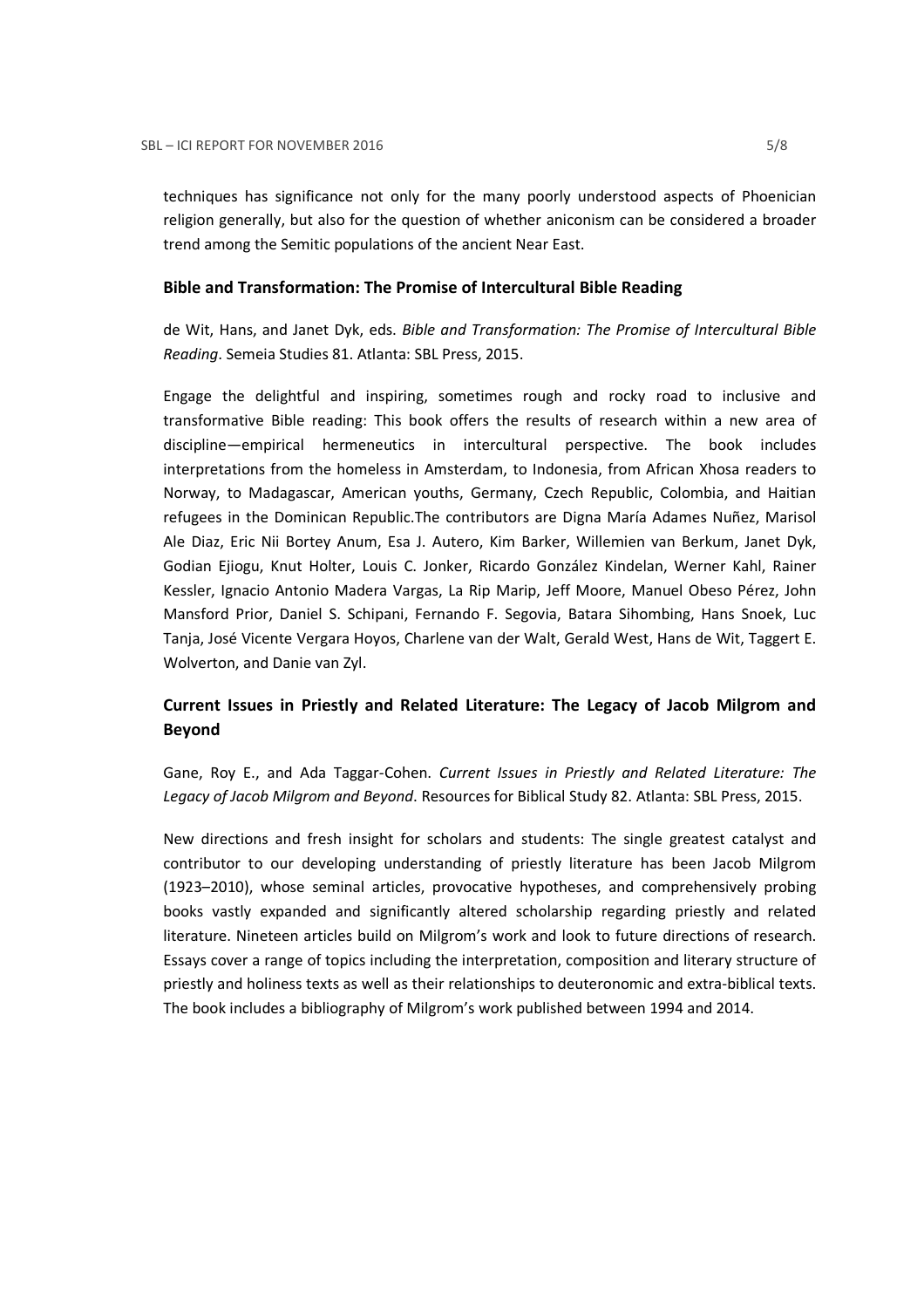#### Reincarnation in Philo of Alexandria

Yli-Karjanmaa, Sami. Reincarnation in Philo of Alexandria. Studia Philonica Monograph 7. Atlanta: SBL Press, 2015.

The strong element of Greek philosophy in Philo's thought has been recognized since antiquity, but his relation to the Pythagorean-Platonic tenet of reincarnation has been a neglected, even avoided, topic in research. This book confirms the view common in the seventeenth to nineteenth centuries that Philo accepted the doctrine of reincarnation even though he preferred not to speak openly about it. The book shows how allegorization enabled Philo to give a reincarnational interpretation to very different scriptural passages.

#### Studia Philonica Annual: Studies in Hellenistic Judaism, Volume XXVII

Runia, David T., and Gregory E. Sterling, editors. Studia Philonica Annual: Studies in Hellenistic Judaism, Volume XXVII. Atlanta: SBL Press, 2015.

The Studia Philonica Annual is a scholarly journal devoted to the study of Hellenistic Judaism, particularly the writings and thought of the Hellenistic-Jewish writer Philo of Alexandria (circa 15 BCE to circa 50 CE).

#### EXCITING DEVELOPMENT: Other Publishers' Resources and Resources in Spanish

Oxford University Press offers free and reduced rate access to dozens of countries. Learn more on their website.

We are also very excited that we have managed – through the facilitation of one of our ICI executive members (Juan Manuel Tebes) – to include some Spanish publications in our initiative. We thank the Instituto Multidisciplinario de Historia y Ciencias Humanas who is willing to make some direct links to free Spanish publications available on the ICI book repository page. See the following *link*. Links are available there to the following books (in Spanish):

- Excavation reports of Tell el-Ghaba (Egypt)
- Study of Stela of Gebel Barkal (Egypt)
- Proceedings I institute worshop (includes articles on ANE)
- Proceedings II institute worshop (includes articles on ANE)
- Proceedings III institute worshop (includes articles on ANE)

There is also a link to the following Spanish journal:

• Journal of Egyptological Studies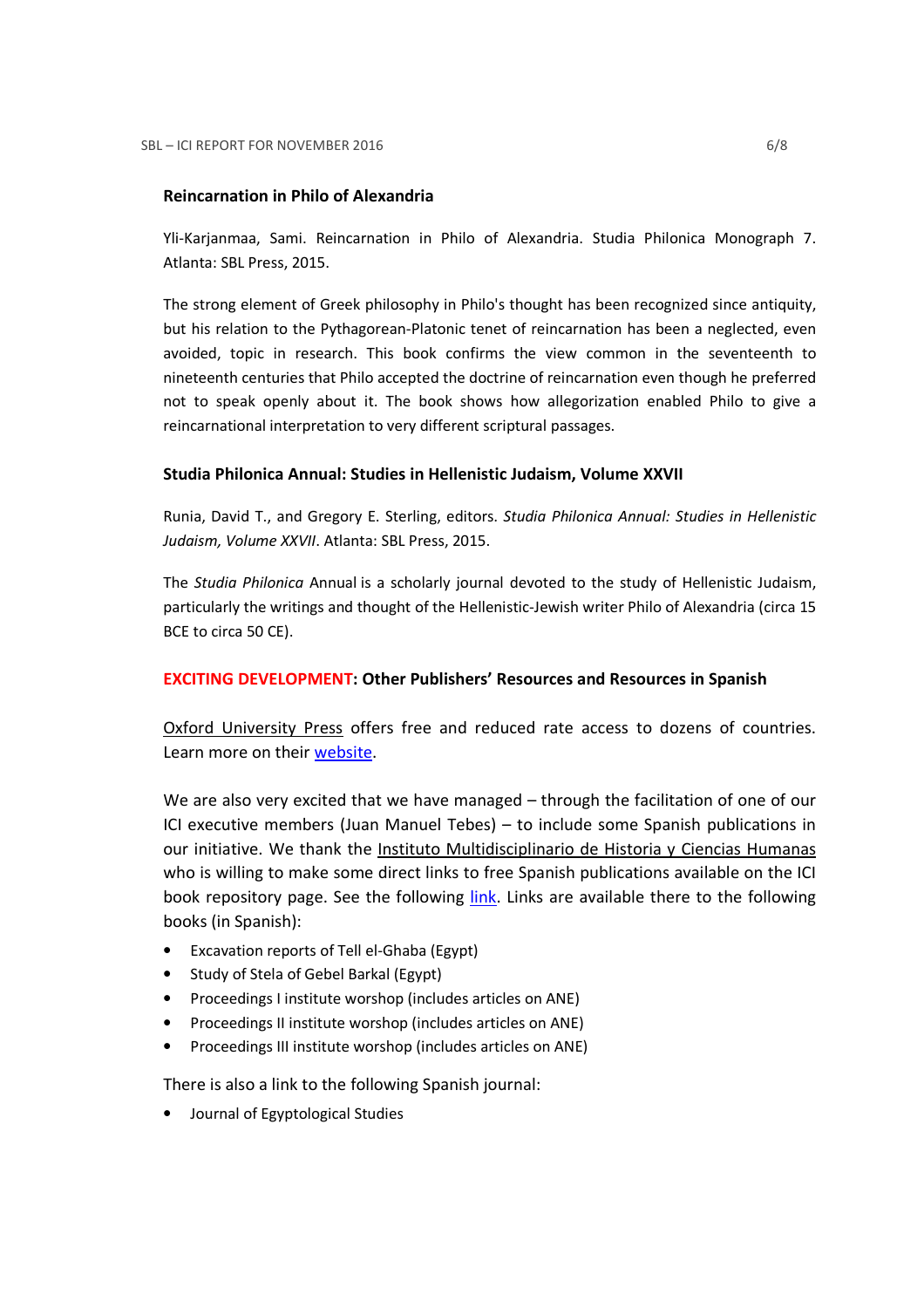# (f) ICI TEACHING COLLABORATION PROGRAM

In order to facilitate the exchange of scholars and institutions in biblical studies across the globe, a teaching collaboration program is run by the ICI. The facility consists of lists of scholars and institutions interested in exchanges that are made available on the SBL website. See: http://sbl-site.org/educational/ICITeaching.aspx. If you or your institution is interested in such collaboration, please visit the site and enroll yourself in these lists. For more information, contact **Jackie du Toit**.

# (g) JOURNAL OF BIBLICAL LITERATURE (JBL) ARCHIVE

Take note that an archive with JBL articles from volume 122.1 of 2003 through volume 130.1 of 2011 is available online to people accessing the SBL website from any ICI country. See http://www.sbl-site.org/publications/ICI\_JBLarchive.aspx. All articles in those volumes can be downloaded for free!

# (h) THE SBL WEBSITE

The SBL website (on the SBL Press page) has a facility where one can search the full text of all SBL books! For this very convenient tool, see: http://sbl-site.org/publications/default.aspx

For searching reviews of a vast number of academic publications, see the website of Review of Biblical Literature (RBL) at (you have to log in with your membership number): http://www.bookreviews.org/

# (i) EVENTS

The SBL maintains a significant list of events taking place anywhere in the globe. For the full list please go to http://www.sbl-site.org/meetings/events.aspx

A selection of events is listed below—mainly those taking place in ICI regions. Please provide information on conferences in your region, including calls for papers, to Sharon Johnson at sharon.johnson@sbl-site.org.

# April 9-12, 2017

# 2017 Annual Meeting of the New Testament Society of Southern Africa (NTSSA)

Meeting will be held at Stellenbosch University, South Africa. The 2017 NTSSA Annual Meeting will be directed by the subgroup for Pauline Studies. Closing date for proposals: 13 February 2017. Email for more Information